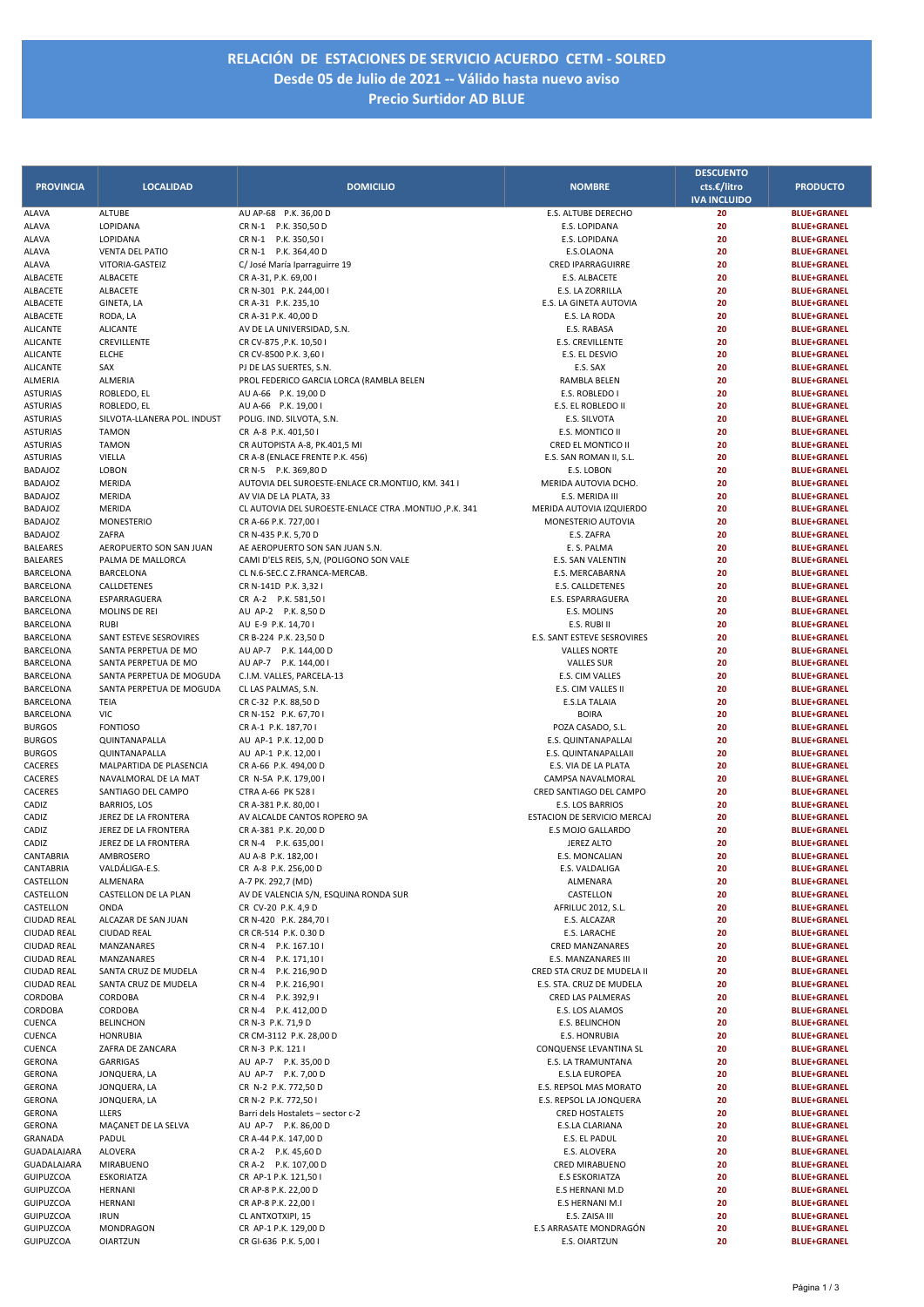## **RELACIÓN DE ESTACIONES DE SERVICIO ACUERDO CETM ‐ SOLRED Desde 05 de Julio de 2021 ‐‐ Válido hasta nuevo aviso Precio Surtidor AD BLUE**

|                         |                                         |                                                     |                                          | <b>DESCUENTO</b>    |                                          |
|-------------------------|-----------------------------------------|-----------------------------------------------------|------------------------------------------|---------------------|------------------------------------------|
| <b>PROVINCIA</b>        | <b>LOCALIDAD</b>                        | <b>DOMICILIO</b>                                    | <b>NOMBRE</b>                            | cts.€/litro         | <b>PRODUCTO</b>                          |
|                         |                                         |                                                     |                                          | <b>IVA INCLUIDO</b> |                                          |
| GUIPUZCOA               | TOLOSA - C.RED                          | CR N-1 P.K. 432,50 I                                | E.S. TOLOSA                              | 20                  | <b>BLUE+GRANEL</b>                       |
| <b>GUIPUZCOA</b>        | VILLABONA                               | CR N-1 P.K. 440,70 D                                | E.S. AMASA, S.L.U.                       | 20                  | <b>BLUE+GRANEL</b>                       |
| HUELVA                  | CARTAYA                                 | CR A-49 P.K. 102,00 I                               | E.S.CARTAYA PLAYA                        | 20                  | <b>BLUE+GRANEL</b>                       |
| HUELVA                  | CHUCENA<br>CHUCENA                      | CR A-49 P.K. 37,00 D                                | <b>E.S. CHUCENA NORTE</b>                | 20<br>20            | <b>BLUE+GRANEL</b>                       |
| HUELVA<br><b>HUESCA</b> | <b>BARBASTRO</b>                        | CR A-49 P.K. 37,00 I<br>A-22, pk 62 l               | <b>E.S.CHUCENA SUR</b><br>LA 62 EL PUEYO | 20                  | <b>BLUE+GRANEL</b><br><b>BLUE+GRANEL</b> |
| <b>HUESCA</b>           | <b>HUESCA</b>                           | CR N-330 P.K. 569,700 I                             | E.S. SAN JORGE                           | 20                  | <b>BLUE+GRANEL</b>                       |
| <b>HUESCA</b>           | SABIÑANIGO                              | CR N-260 P.K. 516,00 I                              | E.S. BAL DE TENA                         | 20                  | <b>BLUE+GRANEL</b>                       |
| JAEN                    | CAMPILLO DE ARENAS                      | CL AUTOVIA BAILEN-MOTRIL P.K. 69,40 I               | E.S. LA FRONTERA                         | 20                  | <b>BLUE+GRANEL</b>                       |
| JAEN                    | <b>GUARROMAN</b>                        | CR N-4 P.K. 280,00 D                                | E.S. GUARROMAN II                        | 20                  | <b>BLUE+GRANEL</b>                       |
| JAEN                    | <b>GUARROMAN</b>                        | CR N-4 P.K. 280,501                                 | E.S. GUARROMAN                           | 20                  | <b>BLUE+GRANEL</b>                       |
| JAEN                    | <b>JABALQUINTO</b>                      | CR N-323 P.K. 11,90 I                               | E.S. LOS OLIVOS                          | 20                  | <b>BLUE+GRANEL</b>                       |
| JAEN                    | LOPERA                                  | CR N-4 P.K. 346,60 I                                | <b>CRED LOS CABALLOS</b>                 | 20                  | <b>BLUE+GRANEL</b>                       |
| LA CORUÑA               | AMEIXEIRA                               | AU AP-9 P.K. 39,50 D                                | E.S. AMEIXEIRA II                        | 20                  | <b>BLUE+GRANEL</b>                       |
| LA CORUÑA               | AMEIXEIRA                               | AU AP-9 P.K. 39,501                                 | E.S. AMEIXEIRA I                         | 20                  | <b>BLUE+GRANEL</b>                       |
| LA CORUÑA               | CATABOIS-E.S.                           | CR C-646 P.K. 2,00 D                                | E.S. FERROL                              | 20                  | <b>BLUE+GRANEL</b>                       |
| LA CORUÑA               | <b>COIROS</b>                           | CR A-6 P.K. 558 I                                   | <b>COIROS II</b>                         | 20                  | <b>BLUE+GRANEL</b>                       |
| LA CORUÑA               | CORUÑA, LA                              | AV DE ALFONSO MOLINA, S.N.                          | E.S. ELVIÑA                              | 20                  | <b>BLUE+GRANEL</b>                       |
| LA CORUÑA               | EL BURGO-AU                             | AU AP-9 P.K. 6,00 I                                 | E.S. O BURGO                             | 20                  | <b>BLUE+GRANEL</b>                       |
| LA CORUÑA               | <b>FENE</b>                             | CR N-651 P.K. 30,00 I (ACC.PTO.FERROL)              | E.S. FENE                                | 20                  | <b>BLUE+GRANEL</b>                       |
| LA CORUÑA               | PONTE CARREIRAS                         | CR N-634 P.K. 688,00 D                              | MOSYPER GESTION S.L                      | 20                  | <b>BLUE+GRANEL</b>                       |
| LA RIOJA<br>LA RIOJA    | LOGROÑO<br>LOGROÑO                      | CL AVENIDA DE MADRID, 25<br>CR LO-20 P.K. 10,00 D   | <b>LAS GAUNAS</b><br>E. S. LA GRAJERA    | 20<br>20            | <b>BLUE+GRANEL</b><br><b>BLUE+GRANEL</b> |
| LAS PALMAS              | CARACOL, EL -TELDE                      | CL VELAZQUEZ, 1                                     | E.S. LAS HUESAS                          | 20                  | <b>BLUE+GRANEL</b>                       |
| <b>LAS PALMAS</b>       | PALMAS DE GRAN CANAR                    | CTRA DE CHILE, P.K. 9,00 D                          | E.S. CTRA. CHILE                         | 20                  | <b>BLUE+GRANEL</b>                       |
| LEON                    | CALDAS DE LUNA                          | AU AP-66 P.K. 89,00 I                               | E.S. CALDAS DE LUNA                      | 20                  | <b>BLUE+GRANEL</b>                       |
| LEON                    | CAMPO DE VILLAVIDEL                     | CR A-231 P.K. 8,00 D                                | E.S.VILLAVIDEL DCH.                      | 20                  | <b>BLUE+GRANEL</b>                       |
| LEON                    | PONFERRADA                              | CR A-6 P.K. 390,30 D                                | E.S. PONFERRADA M.DCHO.                  | 20                  | <b>BLUE+GRANEL</b>                       |
| LEON                    | RIOSECO DE TAPIA                        | AU AP-66 P.K. 126,00 D                              | E.S. RIO SECO DE TAPIA                   | 20                  | <b>BLUE+GRANEL</b>                       |
| LERIDA                  | VIELHA                                  | CR N-230 P.K. 164,10 D                              | E.S. MIJ ARAN                            | 20                  | <b>BLUE+GRANEL</b>                       |
| LUGO                    | FOZ                                     | CR N-642 P.K. 34,60 D                               | <b>CRED FOZ</b>                          | 20                  | <b>BLUE+GRANEL</b>                       |
| MADRID                  | SAN FERNANDO DE HENARES                 | C/DE LOS HERRADORES. 1                              | CRED SAN FERNANDO DE HENARE              | 20                  | <b>BLUE+GRANEL</b>                       |
| MADRID                  | <b>ALCORCON</b>                         | CL EBANISTAS C/V AVDA. LEGANES, 2                   | MEGINO, S.L.                             | 20                  | <b>BLUE+GRANEL</b>                       |
| MADRID                  | CIEMPOZUELOS                            | CR A-4 P.K. 33,00 I                                 | <b>CRED CIEMPOZUELOS</b>                 | 20                  | <b>BLUE+GRANEL</b>                       |
| MADRID                  | <b>COLMENAR VIEJO</b>                   | CR M-607 P.K. 28,20 D                               | E.S. COLMENAR VIEJO                      | 20                  | <b>BLUE+GRANEL</b>                       |
| MADRID                  | FUENLABRADA                             | CR A-42 P.K. 18,70 D                                | E.S. FUENLABRADA H.                      | 20                  | <b>BLUE+GRANEL</b>                       |
| MADRID                  | FUENLABRADA                             | CR M-506 P.K. 15.60 I                               | E.S. FUENLABRADA                         | 20                  | <b>BLUE+GRANEL</b>                       |
| MADRID                  | <b>LAS ROZAS</b>                        | CR A-6, PK. 20,3                                    | <b>CRED LAS ROZAS</b>                    | 20                  | <b>BLUE+GRANEL</b>                       |
| MADRID                  | <b>MADRID</b>                           | AVDA DE LOS ROSALES 147 M-301 KM 4,11               | AVDA. DE LOS ROSALES                     | 20                  | <b>BLUE+GRANEL</b>                       |
| MADRID                  | <b>MADRID</b>                           | CR M-214 P.K. 4,60 D                                | E.S.VICALVARO                            | 20                  | <b>BLUE+GRANEL</b>                       |
| MADRID                  | MADRID                                  | CR M-301 P.K. 3,501                                 | E.S. C T M                               | 20                  | <b>BLUE+GRANEL</b>                       |
| MADRID                  | <b>MADRID</b>                           | CR M-50 P.K. 34 D                                   | E.S. VALDEMINGOMEZ HOTEL                 | 20                  | <b>BLUE+GRANEL</b>                       |
| MADRID                  | <b>MADRID</b>                           | CR M-50 P.K. 34 I                                   | E.S. VALDEMINGOMEZ                       | 20                  | <b>BLUE+GRANEL</b>                       |
| MADRID<br>MADRID        | <b>MADRID</b><br><b>MADRID</b>          | CR N-2 P.K. 12,60 D<br>MERCAMADRID, PARC. D-3, S.N. | E.S. BARAJAS II<br>E.S. MERCAMADRID      | 20<br>20            | <b>BLUE+GRANEL</b><br><b>BLUE+GRANEL</b> |
| MADRID                  | <b>MOSTOLES</b>                         | CR A-5 P.K. 21,00 D                                 | E.S. MOSTOLES DRCHA.                     | 20                  | <b>BLUE+GRANEL</b>                       |
| MADRID                  | <b>MOSTOLES</b>                         | CR A-5 P.K. 21,00 I                                 | E.S. MOSTOLES IZQ.                       | 20                  | <b>BLUE+GRANEL</b>                       |
| MADRID                  | PERALES DE TAJUÑA                       | CR N-3 PK. 35,20 D                                  | PERALES                                  | 20                  | <b>BLUE+GRANEL</b>                       |
| MADRID                  | PINTO                                   | CR A-4 P.K. 20,20 D                                 | E.S. PINTO AUTOVIA                       | 20                  | <b>BLUE+GRANEL</b>                       |
| MADRID                  | PINTO                                   | CR A-4 P.K. 20,201                                  | E.S. PINTO IZQUIERDA                     | 20                  | <b>BLUE+GRANEL</b>                       |
| MADRID                  | ROZAS, LAS                              | CR A-6 P.K. 20,30 D                                 | E.S. LAS ROZAS                           | 20                  | <b>BLUE+GRANEL</b>                       |
| MADRID                  | SAN FERNANDO DE HENARES                 | CL DE LOS HERRADORES N 1                            | SAN FERNANDO PUERTA DE MADR              | 20                  | <b>BLUE+GRANEL</b>                       |
| MADRID                  | SAN FERNANDO DE HENARES                 | CR N-2 P.K. 16,30 D                                 | E.S. PUENTE SAN FERNANDO                 | 20                  | <b>BLUE+GRANEL</b>                       |
| MADRID                  | SAN FERNANDO DE HENARES                 | CR N-2 P.K. 16,30 I                                 | E.S. PUENTE SAN FERNANDO II              | 20                  | <b>BLUE+GRANEL</b>                       |
| MADRID                  | SAN SEBASTIAN DE LOS REYES              | CR N-1 P.K. 18,60 D                                 | E.S. SANSE AUTOVIA                       | 20                  | <b>BLUE+GRANEL</b>                       |
| MADRID                  | VENTURADA                               | CR A-I P.K. 49,00 D                                 | E.S. VENTURADA                           | 20                  | <b>BLUE+GRANEL</b>                       |
| MADRID                  | VILLAVICIOSA DE ODON                    | CR M-50 P.K. 66,50 D                                | LA ATALAYA M.D.                          | 20                  | <b>BLUE+GRANEL</b>                       |
| MADRID                  | VILLAVICIOSA DE ODON                    | CR M-50 P.K. 66,50 I                                | LA ATALAYA M.I.                          | 20                  | <b>BLUE+GRANEL</b>                       |
| MALAGA                  | <b>ALGARROBO</b>                        | AU A-7 P.K. 277,80 I                                | E.S. EL ALGARROBO                        | 20                  | <b>BLUE+GRANEL</b>                       |
| MALAGA                  | MALAGA                                  | CL CONCEPCION ARENAL , S.N                          | <b>E.S. INTELHORCE</b>                   | 20                  | <b>BLUE+GRANEL</b>                       |
| MALAGA                  | TORREMOLINOS                            | AU AP-7 P.K. 224,00 I                               | E.S. ARROYO DE LA MIEL.                  | 20                  | <b>BLUE+GRANEL</b>                       |
| MALAGA                  | <b>VELEZ MALAGA</b><br>ALHAMA DE MURCIA | ROTONDA PAGO DE LA MATA, S.N.                       | E.S. VELEZ MALAGA<br><b>ALHAMA</b>       | 20                  | <b>BLUE+GRANEL</b>                       |
| MURCIA                  |                                         | CR A-7 PK 606 M.D.                                  |                                          | 20                  | <b>BLUE+GRANEL</b>                       |
| MURCIA<br>MURCIA        | ALHAMA DE MURCIA<br><b>ESPINARDO A</b>  | CR A-7 PK 606 M.I.<br>CR N-301 P.K. 389,00 D        | <b>TOTANA</b><br>E.S. ESPINARDO PPAL.    | 20<br>20            | <b>BLUE+GRANEL</b><br><b>BLUE+GRANEL</b> |
| MURCIA                  | LIBRILLA                                | CR A-7 P.K. 641,00 I                                | E.S. CABECICOS BLANCOS                   | 20                  | <b>BLUE+GRANEL</b>                       |
| <b>MURCIA</b>           | LORCA-POLIGONO-AUTOVIA                  | CR N-340 P.K. 584.03 D                              | E.S. PUERTO AUTOVIA                      | 20                  | <b>BLUE+GRANEL</b>                       |
| MURCIA                  | SANTOMERA                               | AU A-7 P.K. 750,00 I                                | E.S. SANTOMERA                           | 20                  | <b>BLUE+GRANEL</b>                       |
| MURCIA                  | SANTOMERA                               | CR A-7, P.K. 750 M.D.                               | E.S. ABANILLA                            | 20                  | <b>BLUE+GRANEL</b>                       |
| NAVARRA                 | CASTEJON                                | CR N-232 P.K. 82,00 D                               | CASTEJON                                 | 20                  | <b>BLUE+GRANEL</b>                       |
| NAVARRA                 | LEGASA                                  | CR N-121 A P.K. 44,50 D                             | E.S. LEGASA DCHO.                        | 20                  | <b>BLUE+GRANEL</b>                       |
| NAVARRA                 | LEGASA                                  | CR N-121A, P.K. 44,5 M.I.                           | E.S. LEGASA IZDO.                        | 20                  | <b>BLUE+GRANEL</b>                       |
| <b>NAVARRA</b>          | VERA DE BIDASOA                         | CR N-121A P.K. 77.39 D                              | CRED BERA MD                             | 20                  | <b>BLUE+GRANEL</b>                       |
| NAVARRA                 | ZUASTI                                  | AU A-15 P.K. 98.50 D                                | E.S. ZUASTI                              | 20                  | <b>BLUE+GRANEL</b>                       |
| ORENSE                  | CARBALLIÑO, O                           | CR N-541 P.K. 28,00 D                               | E.S. ALADINO AMARO BRAVO                 | 20                  | <b>BLUE+GRANEL</b>                       |
| ORENSE                  | <b>EROSA</b>                            | CR N-525 P.K. 136,70 I                              | E.S. O MESON                             | 20                  | <b>BLUE+GRANEL</b>                       |
| ORENSE                  | GUDIÑA, A                               | CR N-525 P.K. 132,10 D                              | E.S. VERIN, S.A.                         | 20                  | <b>BLUE+GRANEL</b>                       |
| ORENSE                  | TRASMIRAS                               | CR N-525 P.K. 186,80 I                              | E.S. VERIN, S.A.                         | 20                  | <b>BLUE+GRANEL</b>                       |
| ORENSE                  | <b>VERIN</b>                            | CL SAN LAZARO, 81                                   | VERIN, S.A                               | 20                  | <b>BLUE+GRANEL</b>                       |
| ORENSE                  | <b>VERIN</b>                            | CR N-525 P.K. 165,10 D                              | E. S. VERIN, S.A.                        | 20                  | <b>BLUE+GRANEL</b>                       |
| PALENCIA                | AGUILAR DE CAMPOO                       | A-67 PK 116 MI                                      | MATAPORQUERA                             | 20                  | <b>BLUE+GRANEL</b>                       |